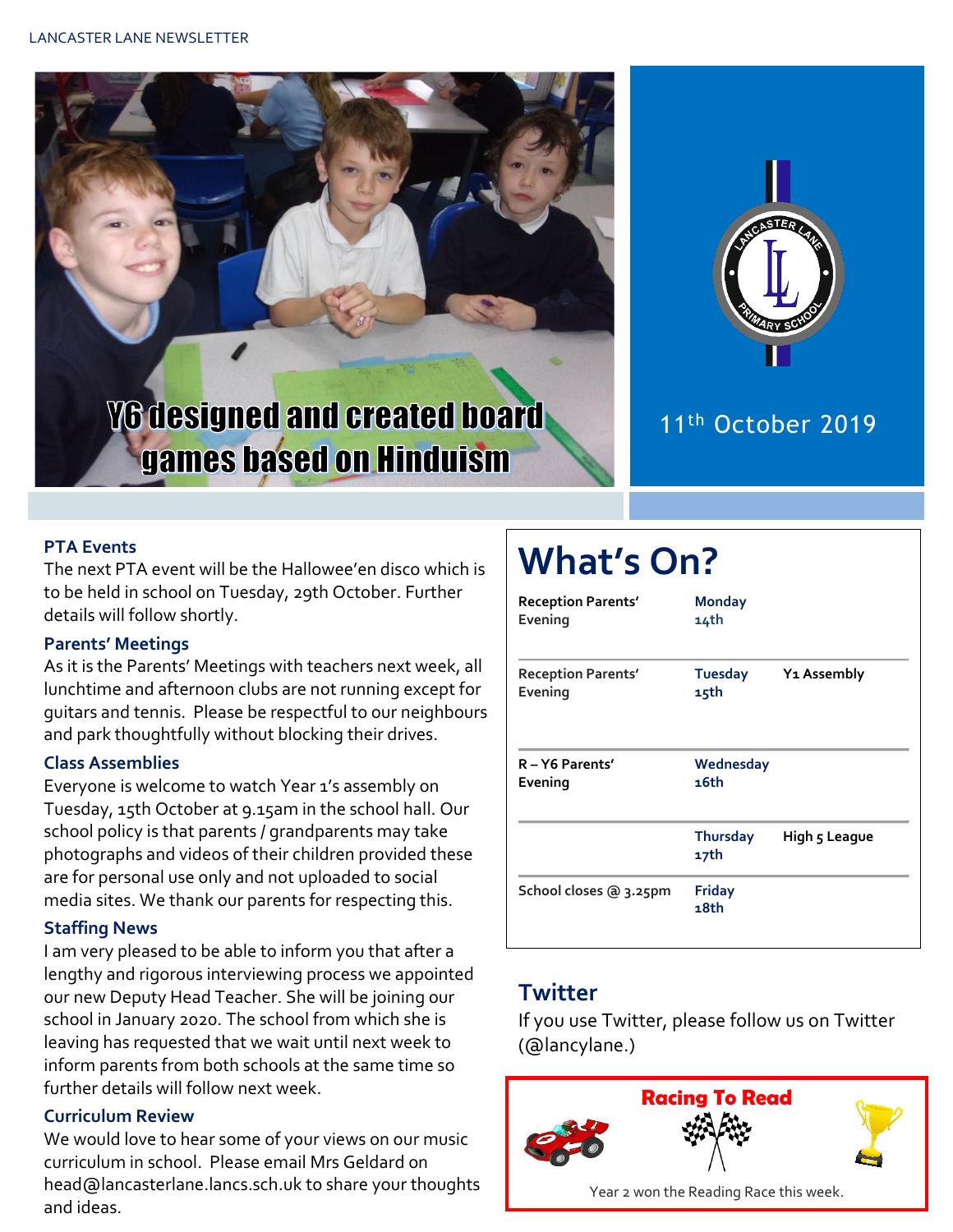#### **Aldi Stickers**

Mr Wood would like to thank all of the children and parents who have handed in Aldi's Kit for Schools stickers so far. We have approximately 130 stickers currently with a target of at least 300. Keep up the good work and we'll achieve our target in no time.

#### **Policies**

The governors recently approved the Positive Behaviour, Anti-Bullying and Complaint Policies. Our parental Code of Conduct has also been updated. These have been uploaded to the school website.

[http://www.lancasterlane-school.ik.org/non-curriculum](http://www.lancasterlane-school.ik.org/non-curriculum-policies-and-information.html)[policies-and-information.html](http://www.lancasterlane-school.ik.org/non-curriculum-policies-and-information.html)

#### **Playground Dos and Don'ts**

Please may we remind parents that the supervision and behaviour of children before 8.45am and after 3.20pm / 3.25pm is the responsibility of parents (with the exception of those children attending Breakfast Club and Stoppers). Parents of children who come to school on their own and / or walk home on their own should note that they are still responsible for their child's safety and conduct before 8.55am and after 3.20pm / 3.25pm.

#### **Christmas Cards**

Please place your Christmas Card orders in the box located in the School Office. Payment will be needed at time of collection and not immediately.

#### **Community Grants**

One of our governors, Cllr Peter Gabbott, has written to ask me to make you aware of the Community Grants. This is where a community organisation can apply for a grant of up to £500.

The criteria is as follows:

- •The organisation must be a voluntary, community, faith sector group operating within the borough of Chorley. •Individuals cannot apply for funding.
- •The organisation must have a group bank account
- •The organisation or project must be based on local needs. The form asks for the Community Group to state what the funding will enable the organisation to do/achieve for the local community, and also for the sponsoring Councillor to outline your reasons for sponsoring the project. If you would like any further details please let Mrs Geldard know and she will pass your contact information to Cllr Gabbott.

#### **Outside Achievements**

Sophie B in Year 1 achieved her stage 1 swimming award and Lucy in Y2 completed part one of a piano course. Well done to



Year 4 have been creating a powerpoint<br>based on the Dragon Clave based on the Dragon Slayer.



Year 2 playing ball games in PE.



It's always fun in Reception!